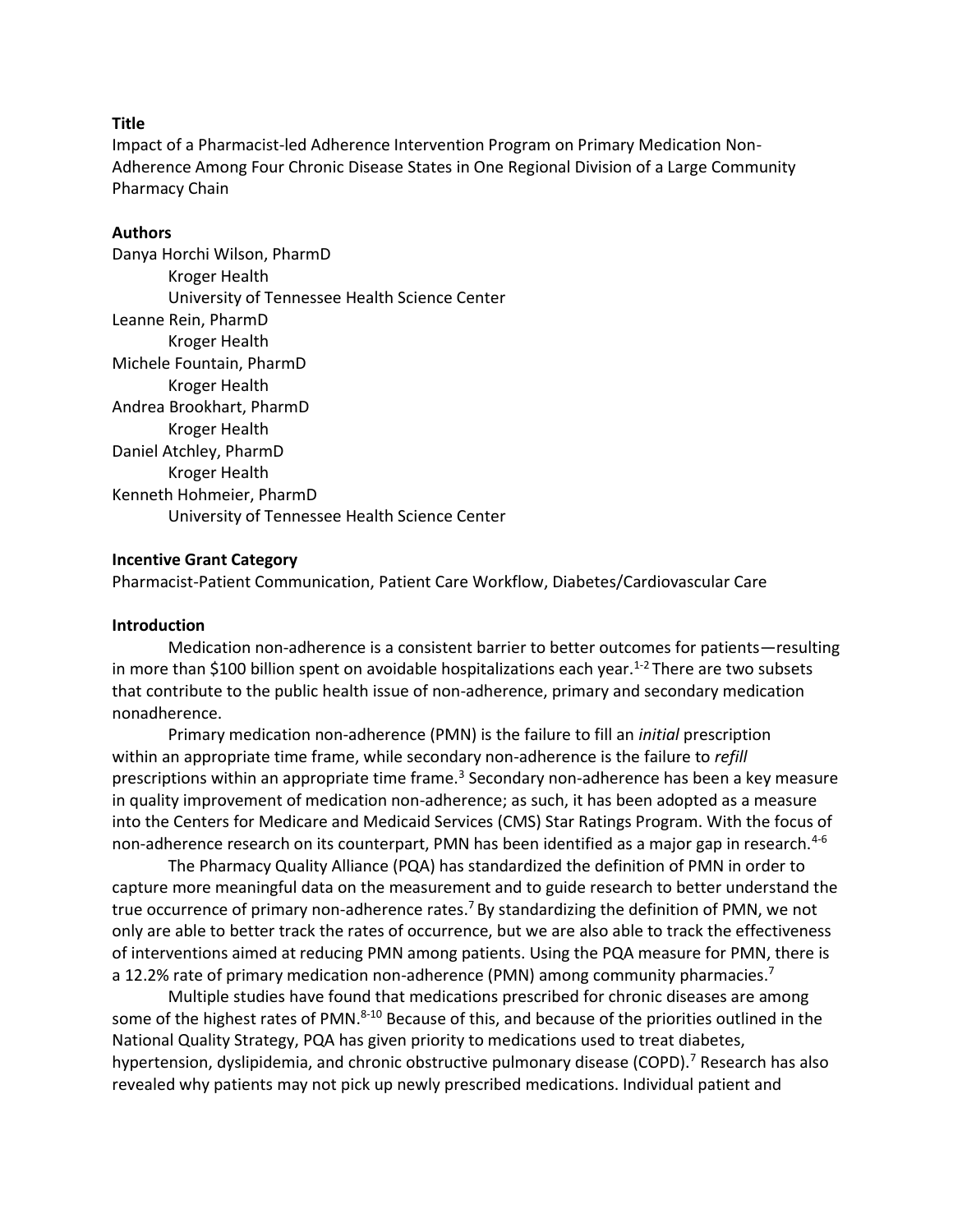medication factors, health system and socioeconomic effects, and provider-patient communication are all contributing aspects to PMN.<sup>11</sup>

### **Objectives**

The objectives of this study are **(1)** to determine the impact of a pharmacist-led, evidence-based adherence intervention program on primary medication non-adherence (PMN) rates among four chronic disease states (diabetes, hypertension, hyperlipidemia, chronic obstructive pulmonary disease) and **(2)** to identify and characterize factors associated with PMN

### **Methods**

The study used electronic prescription and internal patient record data to determine the impact of a pharmacist-led, evidence-based adherence intervention program on PMN rates among medications used to treat four chronic disease states. The PQA-PMN measure was used to define PMN. This intervention was implemented across a select number of regional pharmacies of a large community chain over a 4-month period.

An a-priori sample size power analysis of 88 patients in both the control and intervention group was calculated. At 2.5 months into the study, it was determined that the rate of enrollment was not enough to meet power by the end of the planned implementation period, so more stores were added into the study. This study was exempted by the University of Tennessee Health Science Center Institutional Review Board.

Pharmacy dispensing software was used to identify *newly initiated* prescriptions within certain therapeutic classes **(table 1)** *at risk* of primary medication non-adherence for patients 18 years of age or older. A newly initiated prescription is defined as the same drug, or its generic equivalent, not being filled during the preceding 180 days.<sup>14-15</sup> A patient is considered "at risk" of PMN if they had not obtained the newly initiated prescription within 7 days of it being filled. A prescription is considered PMN if the patient does not obtain the newly initiated medication, or an appropriate alternative, within 30 days after it was prescribed. <sup>14-15</sup> Prescriptions were included in the study if they were filled anytime during the 30 days after being prescribed, (i.e., if the newly initiated medication was not filled until 14 days into the 30-day period, it was still included giving us less time to contact patient).

If a patient was at risk of PMN, they were randomized into a control or intervention group. The intervention group was contacted by a pharmacist who used an evidence-based protocol to support pharmacist-patient communication in order to identify barriers and create solutions to overcome potential PMN.<sup>12</sup> The protocol was adapted from the DRAW Tool and from the conversation flowchart used in P. Chancy et al.<sup>12-13</sup> This evidence-based tool walks pharmacy staff through screening patients for PMN and creating a conversation about addressing and educating patients on potential PMN.

When the intervention implementation period was over, the rate of PMN was assessed between the control and intervention group using a chi-square test.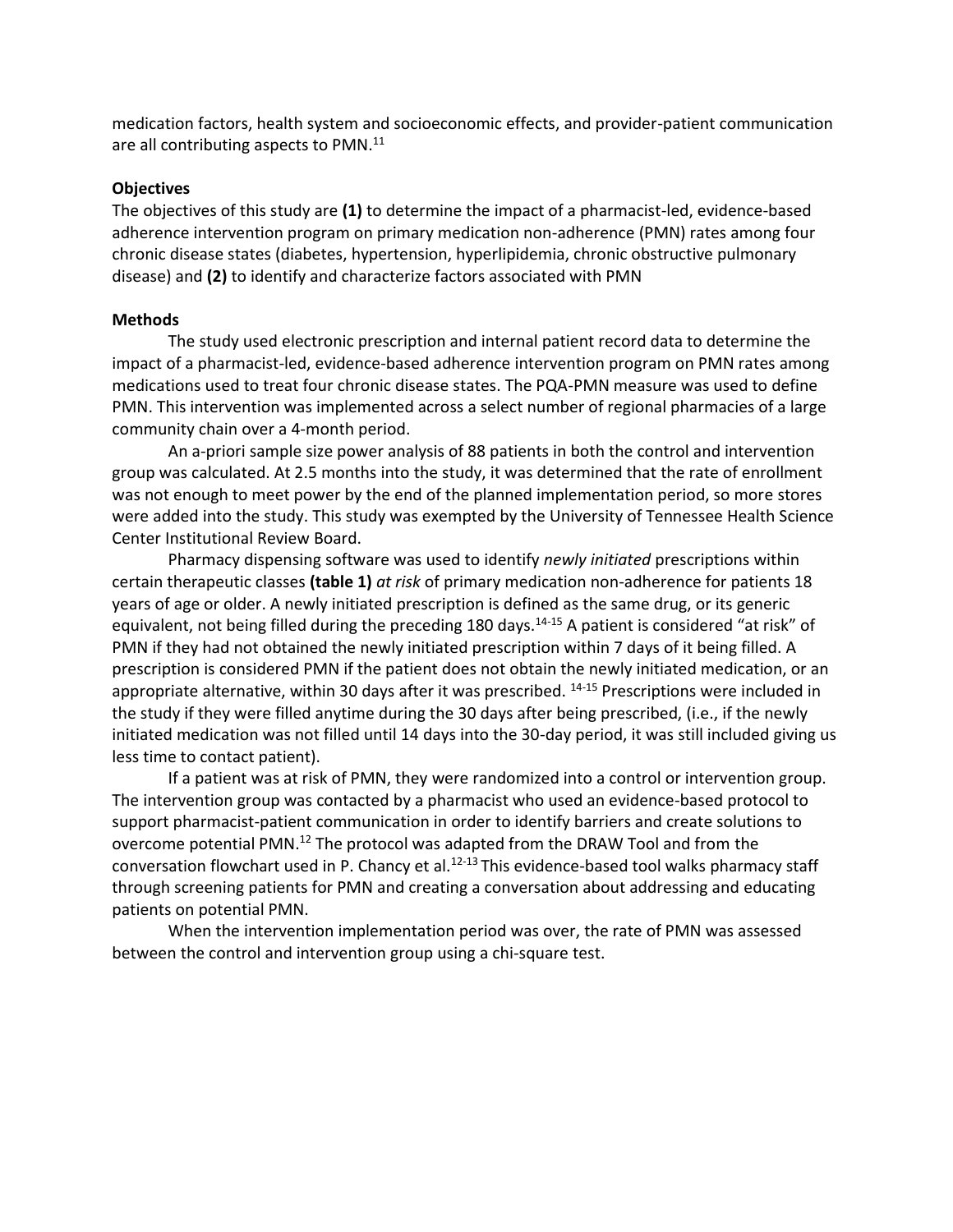# **Table 1: Therapeutic Classes Included in PQA-PMN Measure7,14-15**

| <b>Therapeutic Classes</b>                                                         |
|------------------------------------------------------------------------------------|
| Angiotensin-converting enzyme (ACE) inhibitors, plus combination products          |
| Angiotensin II receptor blockers (ARBs), plus combination products                 |
| Biguanides, plus combination products                                              |
| Chronic obstructive pulmonary disease (COPD) medications                           |
| Direct renin inhibitors, plus combination products                                 |
| Dipeptidyl peptidase 4 (DPP-IV) inhibitors, plus combination products              |
| Hydroxymethlglutaryl-CoA (HMG-CoA) reductase inhibitors, plus combination products |
| Incretin mimetic agents                                                            |
| Inhaled corticosteroids                                                            |
| Meglitinides, plus combination products                                            |
| Sulfonylureas, plus combination products                                           |
| Thiazolidinediones, plus combination products                                      |
| Sodium-glucose co-transporter type 2 (SGLT2) inhibitors                            |

### **Results**

During the 4-month intervention period (November 30<sup>th</sup>, 2020 through March 30<sup>th</sup>, 2021), 203 prescriptions were included in the study with 94 in the intervention group and 109 in the control group. There was a 9% difference (p=0.193) in PMN between the intervention group (44 patients, 47%) and the control group (61 patients, 56%). The therapeutic classes most at risk of PMN include statins (34%), ACE inhibitors (19%), and COPD inhalers (15%). Cost (26%) and confusion/miscommunication (15%) were the most common reasons for PMN within the intervention group. Among the four chronic disease states studied, the intervention had the largest impact on hypertension (table 4).

| <b>Characteristic</b> | <b>All Patients</b><br>$(n=203)$ | Intervention<br>(n= 94) |              | Control<br>(n= 109) |              |
|-----------------------|----------------------------------|-------------------------|--------------|---------------------|--------------|
|                       |                                  | All                     | $PMN$ (n=44) | All                 | $PMN$ (n=61) |
| Age                   |                                  |                         |              |                     |              |
| 18-24                 | 5(2%)                            | 2(2%)                   | 1(2%)        | 3(3%)               | 3(4.9%)      |
| 25-39                 | 24 (12%)                         | 11 (12%)                | 3(7%)        | 13 (12%)            | 6(9.8%)      |
| 40-49                 | 47 (23%)                         | 28 (30%)                | 11 (25%)     | 19 (17%)            | 11 (18%)     |
| 50-64                 | 81 (40%)                         | 32 (34%)                | 15 (34%)     | 49 (45%)            | 29 (47.6%)   |
| $65+$                 | 46 (23%)                         | 21 (22%)                | 14 (32%)     | 25 (23%)            | 12 (19.7%)   |
| Sex                   |                                  |                         |              |                     |              |
| <b>Male</b>           | 112 (55%)                        | 54 (57%)                | 29 (66%)     | 58 (53%)            | 34 (56%)     |
| Female                | 91 (45%)                         | 40 (43%)                | 15 (34%)     | 51 (47%)            | 27 (44%)     |

### **Table 2: Patient Characteristics**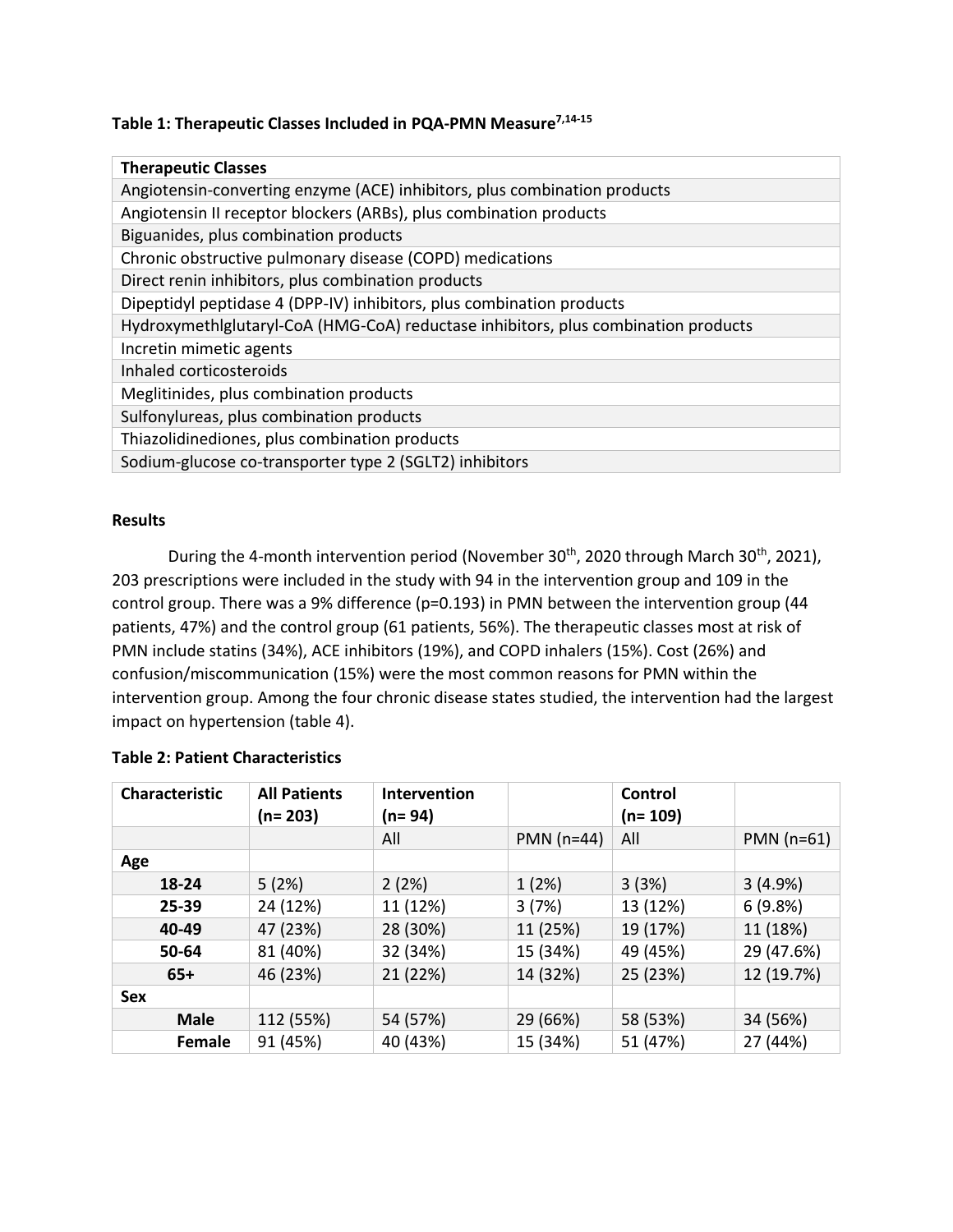# **Table 3: Rate of Primary Medication Non-Adherence (PMN)**

| Intervention ( $n = 94$ ) | Control ( $n = 109$ ) | P Value |
|---------------------------|-----------------------|---------|
| 44/94 (47%)               | 61/109 (56%)          | 0.193   |

### **Table 4: Intervention Subgroup Analysis by Disease State**

| <b>Disease State</b> | Intervention All (n=<br>94) | <b>Intervention Adherent</b><br>$(n=44)$ | <b>Intervention PMN</b><br>$(n=50)$ |
|----------------------|-----------------------------|------------------------------------------|-------------------------------------|
| <b>COPD</b>          | 10                          |                                          |                                     |
| <b>Diabetes</b>      | 26                          | 12                                       | 14                                  |
| Hyperlipidemia       | 33                          | 16                                       | 17                                  |
| Hypertension         | 25                          | 17                                       |                                     |

# **Table 5: Intervention Subgroup Analysis by Drug Class**

| <b>Medication Class</b>        | <b>Intervention Adherent</b><br>$(n=44)$ | <b>Intervention Non-</b><br>Adherent (n=50) | <b>Intervention All</b><br>(n=94) |
|--------------------------------|------------------------------------------|---------------------------------------------|-----------------------------------|
| <b>ACE Inhibitor + Combos</b>  | 11%                                      | 5%                                          | 16%                               |
| <b>ARB + Combos</b>            | 7%                                       | 3%                                          | 11%                               |
| <b>Biguanides</b>              | 0%                                       | 2%                                          | 2%                                |
| <b>Biguanides + Combos</b>     | 5%                                       | 4%                                          | 10%                               |
| <b>COPD Inhalers</b>           | 5%                                       | 5%                                          | 11%                               |
| <b>DPP-4 Inhibitors</b>        | 2%                                       | 2%                                          | 4%                                |
| <b>Incretin Mimetic Agents</b> | 1%                                       | 3%                                          | 4%                                |
| <b>Meglitinides</b>            | 2%                                       | 0%                                          | 2%                                |
| <b>SGLT2 Inhibitors</b>        | 0%                                       | 3%                                          | 3%                                |
| <b>Statin Medications</b>      | 17%                                      | 18%                                         | 35%                               |
| <b>Sulfonylureas</b>           | 2%                                       | 0%                                          | 2%                                |

### **Table 6: Drug Classes Associated with PMN Risk\***

| <b>Medication Class</b>          | $n = 203$ |
|----------------------------------|-----------|
| <b>ACE Inhibitor + Combos</b>    | 39 (19%)  |
| <b>ARB + Combos</b>              | 21 (10%)  |
| <b>Biguanides</b>                | 20 (10%)  |
| <b>Biguanides + Combos</b>       | 2(1%)     |
| <b>COPD Inhalers</b>             | 30 (15%)  |
| <b>DPP-4 Inhibitors</b>          | 4(2%)     |
| DPP-4 inhibitor/SGLT-2 inhibitor | 1(1%)     |
| <b>Incretin Mimetic Agents</b>   | 6(3%)     |
| <b>Meglitinides</b>              | 2(1%)     |
| <b>SGLT2 Inhibitors</b>          | 5(2%)     |
| <b>Statin Medications</b>        | 68 (34%)  |
| <b>Sulfonylureas</b>             | 5(2%)     |

\*risk is defined as newly prescribed prescriptions not obtained by patient within 7 days of fill date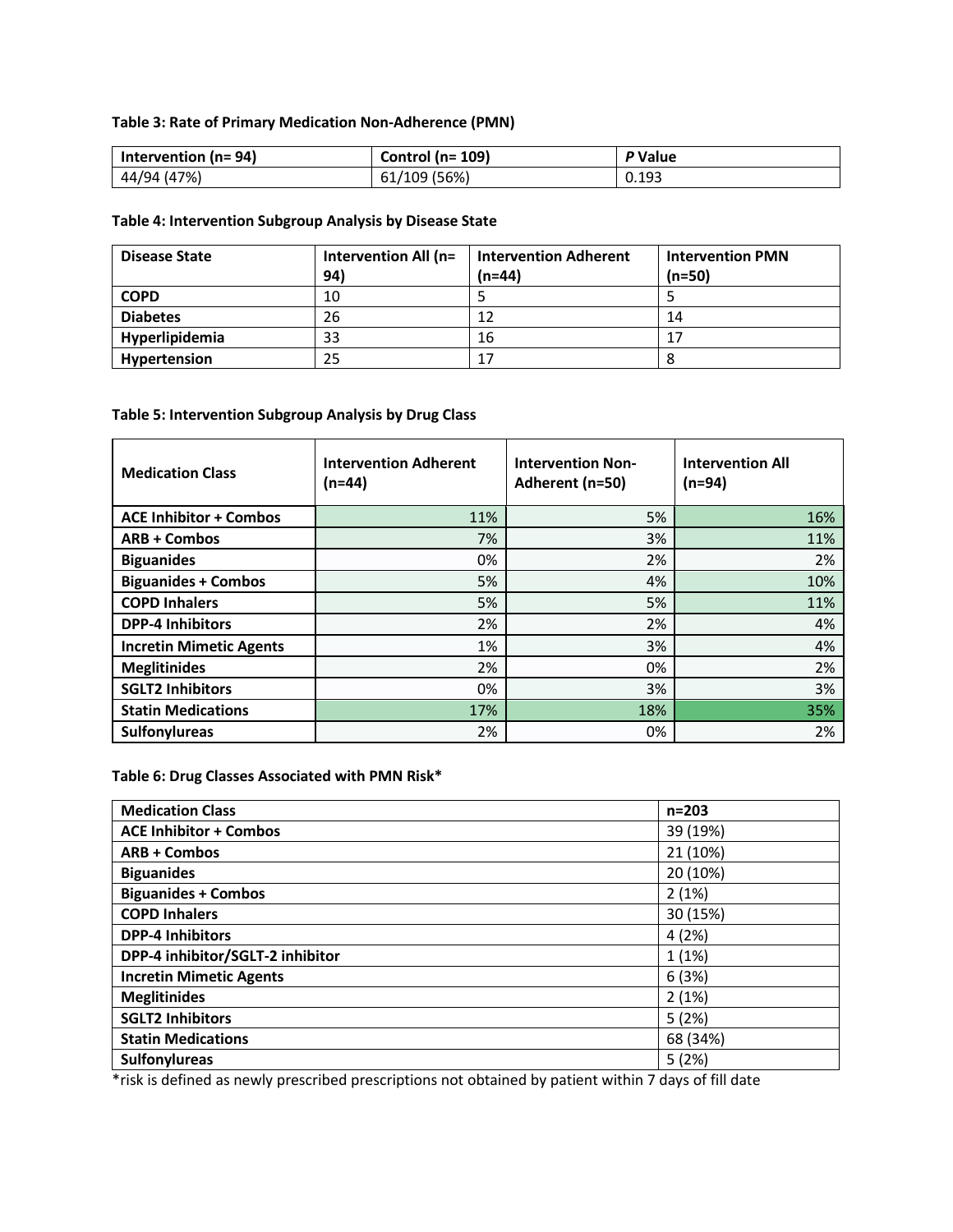### **Chart 1: Factors Associated with PMN in Intervention Group\***



\*11 patients were unreachable

## **Discussion**

During this study, there was a non-significant increase in adherence rates after the implementation of a PMN intervention. The intervention that was implemented could be better improved by creating more targeted conversations with patients. During this study, it was found that patients had a hard time articulating why they had not yet picked up their newly prescribed medication, which may explain the large percentage of "other" factors associated with PMN. Barriers to adherence may be better addressed by creating a survey that targets common factors associated with PMN and having a pharmacy staff member use the survey to better guide conversation. This is a similar approach to the DRAW Tool, a resource used to address secondary non-adherence. Another way to improve this intervention would be to better integrate it into pharmacy workflow by automating identification of patients at risk of PMN. This enhanced integration into workflow would not only decrease the time it takes to manually identify patients but would also allow a better platform of documentation meaning more pharmacy staff members could be involved in the intervention to improve patient engagement.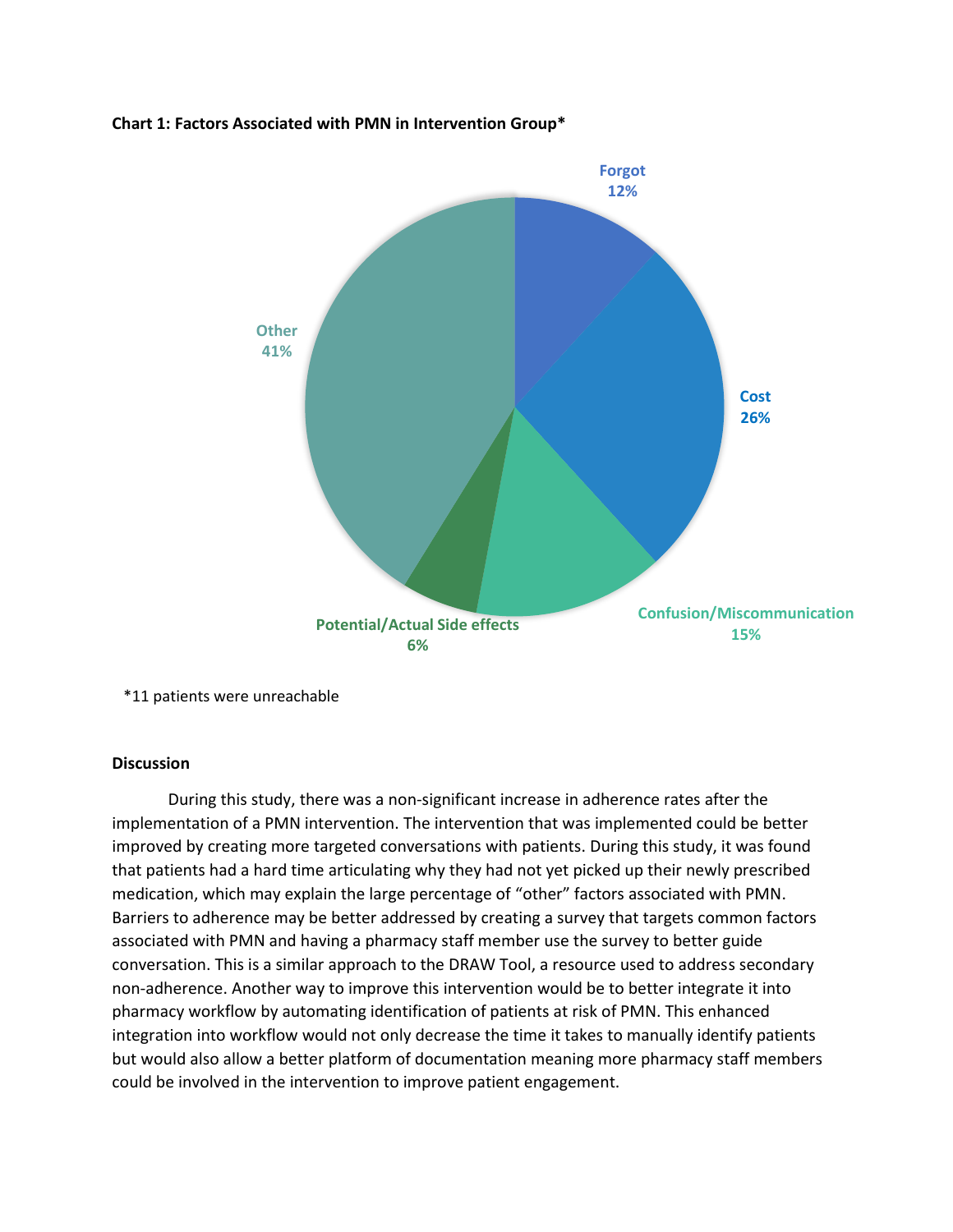The intervention had the largest impact on prescriptions for medications used for hypertension (ACEI/ARB) which is a similar finding to another study, Fischer et. al.<sup>16</sup> This result may be explained by patient perception of the implications of hypertension and the medications used to treat it. When improving the intervention to create more targeted conversations, it may be important to assess patient perceptions of the other types of medications and disease states included in this study.

There are important limitations to consider when reading the results of this study. Patients were called from a centralized location using a mobile-based program that assured patients saw their local pharmacies phone number on their caller identification instead of an unknown number. Even with this feature, 27 out of 94 (29%) patients were unreachable within the intervention group. This can be explained by certain barriers that present due to cold calling. First, while this mobilebased program was helpful to assure the patients saw a potentially familiar number, it also meant voicemails could not be left since there was not a good call-back number to leave. Second, even with caller identification feature, patients may not recognize their local pharmacies number and be unwilling to answer. An additional limitation was that claims data from only one large community pharmacy chain was used. This means that patients could have been filling a medication at another pharmacy and switched to one the pharmacies included in the study, making their prescription look like a newly prescribed medication when it truly was not. The PQA-PMN measure includes medications classes that are typically used for four certain chronic diseases, but certain medications included in the study can be used for diseases other than the included four (i.e., metformin for polycystic ovary syndrome [PCOS]). The PQA-PMN measure directs the user to only include electronically prescribed prescriptions; however, this study did not differentiate between electronically prescribed and written prescriptions due to the nature of the pharmacy dispensing software and the way the prescriptions were screened for inclusion. Ultimately, it is not believed that this made a large impact on the study overall.

#### **Conclusion**

In conclusion, while there was an increase in adherence rates after the implementation of a pharmacist led, PMN intervention, it was found to be not significant. Factors such as more targeted conversations and enhanced integration of protocol into workflow should be further investigated as facilitators to improving PMN via a pharmacy-based intervention.

#### **References:**

- 1. Cutler, David M., and Wendy Everett. 2010. "Thinking Outside the Pillbox Medication Adherence as a Priority for Health Care Reform." N Engl J Med 362 (17) (April 29): 1553– 1555. doi:10.1056/nejmp1002305.
- 2. New England Healthcare Institute. Thinking outside the pillbox: a system-wide approach to improving patient medication adherence for chronic disease. NEHI Research Brief. August 2009. Available at: http://www. nehi.net/writable/publication\_files/file/pa\_issue\_brief\_final.pdf. Accessed August 20,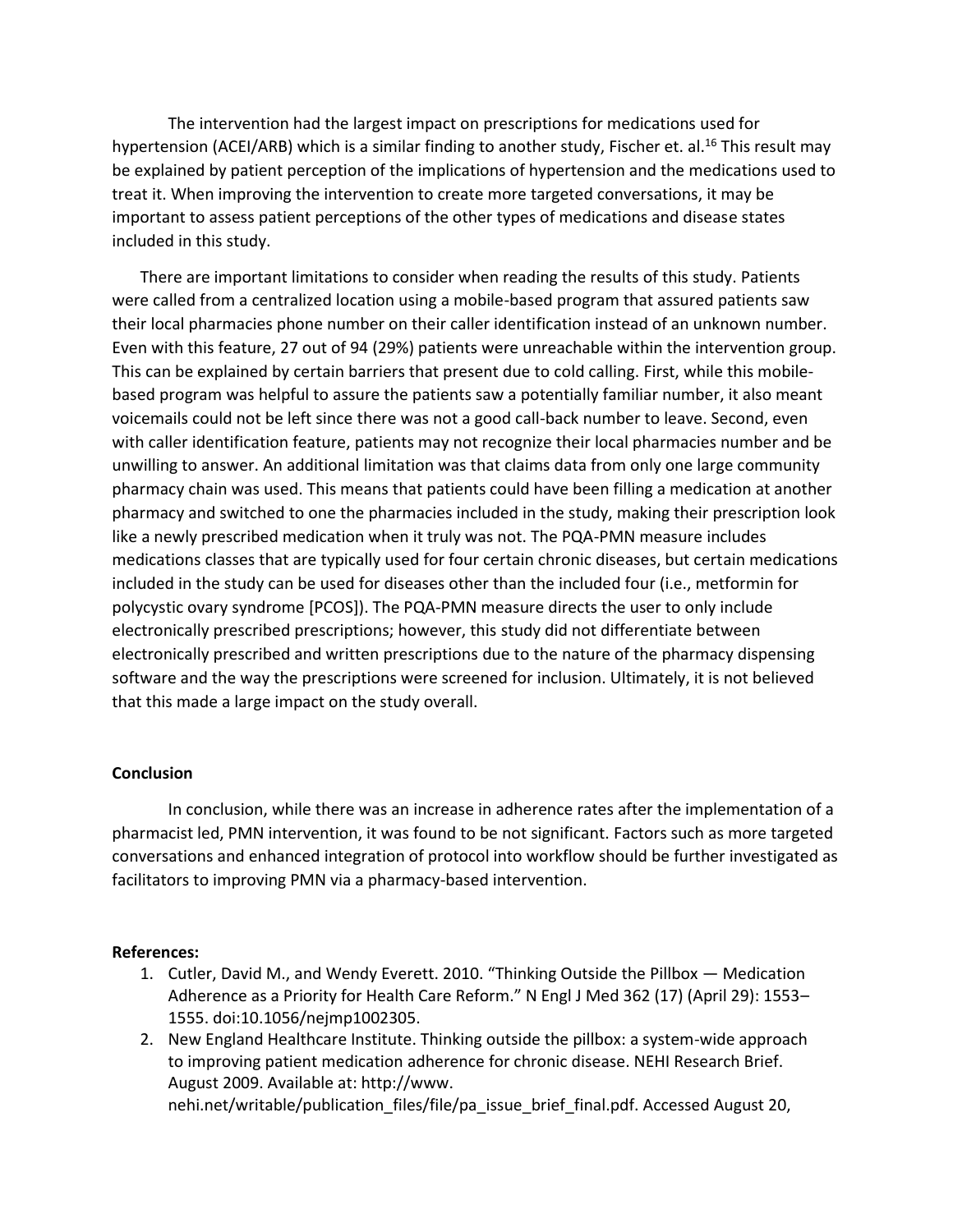2020.

- 3. Lee, J. S., PhD, Joyce, G., PhD, & McCombs, J., PhD. (2016). Outcomes Associated With Primary and Secondary Nonadherence to Cholesterol Medications [Abstract]. *The American Journal of Pharmacy Benefits, 8*(2), 54-60. Retrieved September 6, 2020, from http://ajpblive.s3.amazonaws.com/ media/ pdf/AJPB\_0304\_2016\_Lee.pdf
- 4. Gellad WF, Grenard J, McGlynn EA. A review of barriers to medication adherence. A framework for driving policy options. Santa Monica, CA: RAND Corporation, 2009. Available at: http://www.rand.org/pubs/technical\_reports/TR765.html.
- 5. Prescription for healthier patients: real solutions for better medication adherence. Better adherence is essential to improve health care quality, outcomes and value. Diverse group of key stakeholders develop consensus policy recommendations. October 14, 2009. Available at: http:// www.aacp.org/advocacy/advocacy/SignonLetters/Documents/Policy%20 Recommendations%2010-14-09.pdf.
- 6. Adams AJ, Hubbard T, Stolpe SF, Cranston L. The first fill factor: a threat to outcomes, quality, and payment goals. Health Affairs Blog. April 1, 2015. Available at: [http://healthaffairs.org/blog/2015/04/01/the-first-fill-factor-athreat-to-o](http://healthaffairs.org/blog/2015/04/01/the-first-fill-factor-athreat-to-)utcomesqualityand-payment-goals/.
- 7. Adams AJ, Stolpe SF. Defining and measuring primary medication nonadherence: development of a quality measure. J Manag Care Spec Pharm. 2016;22(5):516-23. Available at: https://www.jmcp.org/doi/10.18553/ jmcp.2016.22.5.516.
- 8. Cheen MHH, Tan YZ, Oh LF, Wee HL, Thumboo J. Prevalence of and factors associated with primary medication non-adherence in chronic disease: A systematic review and meta-analysis. Int J Clin Pract. 2019;73:e13350. https://doi.org/10.1111/ijcp.13350
- 9. Fischer, M. A., Stedman, M. R., Lii, J., Vogeli, C., Shrank, W. H., Brookhart, M. A., & Weissman, J. S. (2010). Primary Medication Non-Adherence: Analysis of 195,930 Electronic Prescriptions. *Journal of General Internal Medicine, 25*(4), 284-290. doi:10.1007/s11606-010-1253-9
- 10. Lemstra, M., Nwankwo, C., Bird, Y., & Moraros, J. (2018). Primary nonadherence to chronic disease medications: A meta-analysis. *Patient Preference and Adherence, Volume 12*, 721-731. doi:10.2147/ppa.s161151
- 11. Lee, S., Raamkumar, A. S., Li, J., Cao, Y., Witedwittayanusat, K., Chen, L., & Theng, Y. (2018). Reasons for Primary Medication Nonadherence: A Systematic Review and Metric Analysis. *Journal of Managed Care & Specialty Pharmacy, 24*(8), 778-794. doi:10.18553/jmcp.2018.24.8.778
- 12. Chancy, P., Clifton, C. L., Branham, A. R., Hayes, H. Moose, J. S., Rhodes, L. A., & Marciniak, M. W. (2019). Implementation of a community pharmacy workflow process to identify and follow up with prescription abandonment. *Journal of the American Pharmacists Association, 59*(4). doi:10.1016/j.japh.2019.04.015
- 13. Drug Adherence Work-up (DRAW©) Tool. Copyright © 2009-2010 The University of Iowa. Accessed September 8, 2020. https://secure.outcomesmtm.com/index.cfm?event=CM.viewdoc&type=resources&sub type=Draw\_Tool
- 14. Pharmacy Quality Alliance. (2019). PQA Measure Manual July 2019. Retrieved from <https://pqa.memberclicks.net/measure-licensing-use>